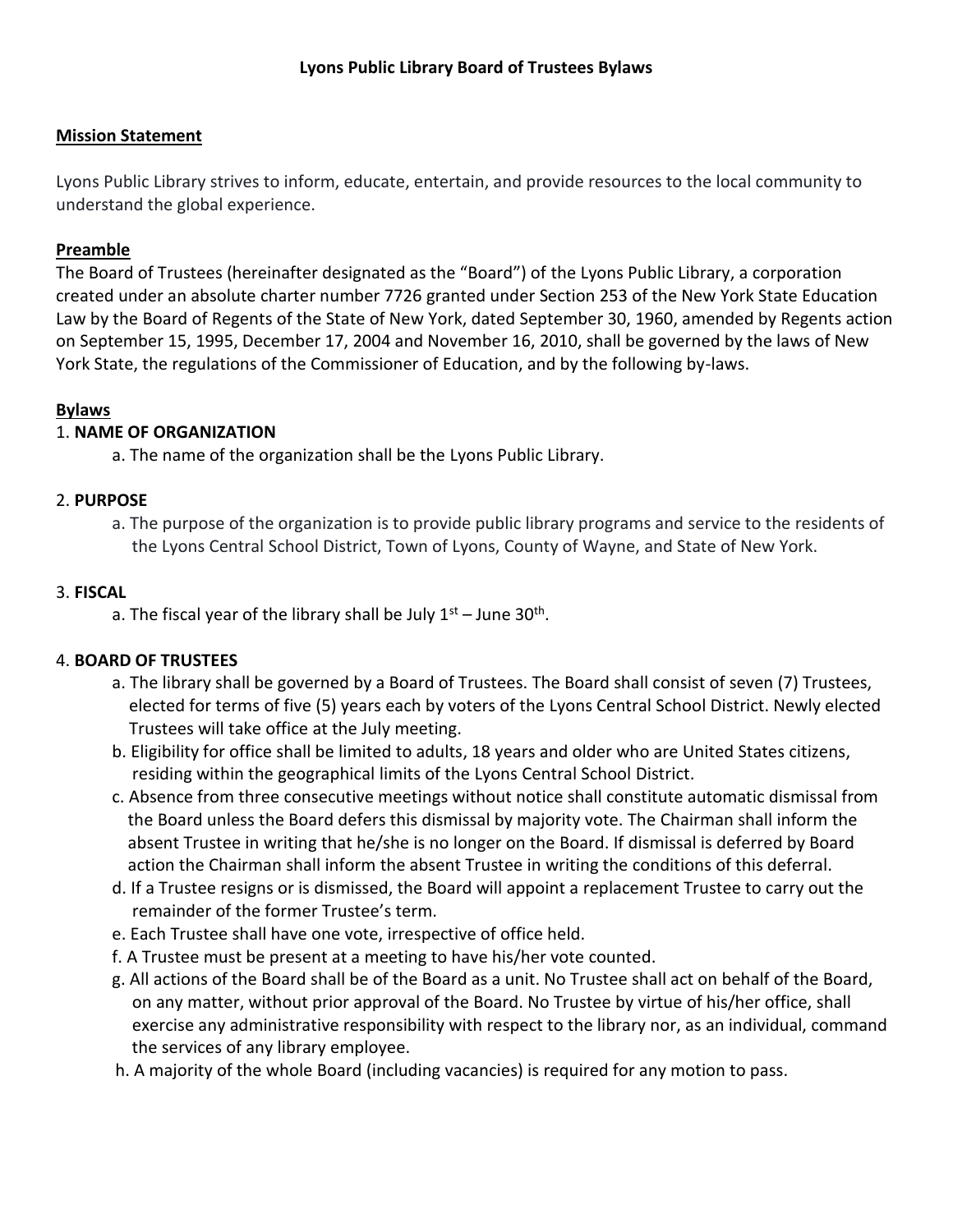# 5. **OFFICERS**

- a. The officers of the Board shall be the Chairman, Vice-Chairman, Secretary and Financial Officer, elected annually by the Board at the first meeting after July 1st and serve for one year or until their successor has been elected. The Treasurer is employed by the library.
- b. The duties of such officers shall be as follows:
	- 1. The Chairman shall preside at all meetings of the Board, authorize calls for any special meetings, appoint all committees, execute all documents authorized by the Board, serve as an ex-officio voting member of all committees, and generally perform all duties associated with that office.
	- 2. The Vice-Chairman, in the event of the absence or disability of the Chairman, or of a vacancy in that office, shall assume and perform the duties and functions of the Chairman.
	- 3. The Secretary shall keep a true and accurate record of all meetings of the Board and shall perform such other duties as are generally associated with that office.
	- 4. The Financial Officer reviews and reconciles the monthly audit of claims/bills, indicates his or her approval of claims by initialing an abstract of audited claims, which typically would then be forwarded to the officer responsible for signing checks.
	- 5. The Treasurer is the bookkeeper paid by the library, who is not an elected Board member and shall be the disbursing officer of the Board and shall perform such duties as generally devolve upon the office.

## 6. **DIRECTOR**

- a. The Board shall appoint a full-time, duly qualified Library Director who shall be the chief executive officer of the library corporation and shall have charge of the administration of the library under the direction and review of the Board. The Director shall be responsible for the care of the buildings and equipment; for the employment and direction of the staff; for the efficiency of the library's service to the public; and for the operation of the library under the financial conditions contained in the annual budget.
- b. The Director shall render and submit to the Board reports and recommendations of such policies and procedures, which, in the opinion of the Director, will improve efficiency and quality of library service. The Director shall attend all Board meetings except the portion of the meeting at which the Director's appointment or salary is to be discussed or decided.

# 7. **COMMITTEES**

- a. Committees for specific purposes may be appointed by the Chairman. Such committees shall serve until the completion of the work for which they were appointed.
- b. All committees shall make a progress report to the Board at each of its meetings.
- c. No committee will have other than advisory powers unless, by suitable action of the Board, it is granted specific power to act.
- d. The Chairman shall be, ex officio, a member of all committees.

# 8. **MEETINGS**

- a. Meetings shall be held on the third Tuesday of each month, beginning at 7:00 p.m. unless a different date or time has been set by the majority action of the Trustees present at the previous meeting, the date and hour to be set by the Board.
- b. A special meeting of the Board may be called at any time by the Chairman or upon the request of three members for a specific purpose. No business may be transacted at such special meeting except the stated business.